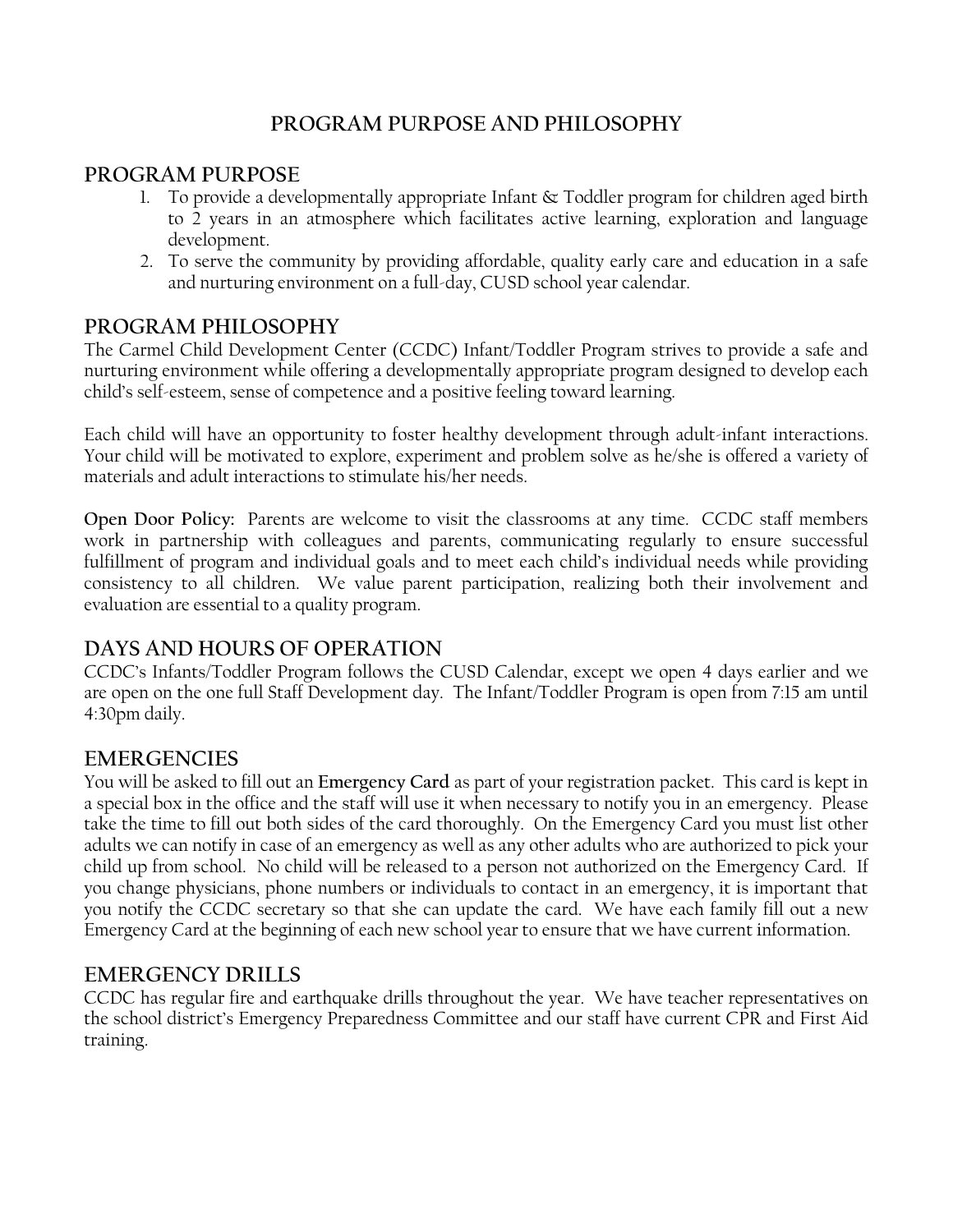# **BELONGINGS/CLOTHING**

Each child needs a sufficient change of clothes at school **each day** so that his/her clothing will be kept clean and dry at all times. All articles of clothing should be **well-marked** with your child's name**.** Each child will have his/her own diaper box. Parents are responsible for checking to be sure their child has a sufficient supply of diapers daily. Both cloth and disposable are acceptable. For cloth diapers, an airtight container for storage of soiled diapers must be provided by the parent. Soiled cloth diapers will be placed in an airtight bag, then in the container and returned to the parent at the end of each day. Powders, creams or ointments will not be used at diapering unless provided by parent and written permission is given by the parent.

Additionally, each child will have his/her own cubby. It is the parents' responsibility to provide daily two complete extra outfits, and any security objects such as a pacifier or stuffed toy for napping. These items are to be placed in your child's cubby upon arrival each morning.

# **PLEASE LABEL ALL YOUR CHILD'S BELONGINGS.**

## **NUTRITION POLICIES**

A food service plan for your child will be filled out prior to your child's first day, and updated every three months of enrollment. Parents are responsible for bringing all foods for their child under twelve months old. After 12 months of age the facility will provide whole milk and nutritionally balanced snacks in addition to foods brought from home for breakfast and lunch. Snacks will be in accordance with the child's food service plan. All bottles for your child need to be prepared before being accepted. Bottles, bottle caps, and nipples will not be reused by the facility. Plates, bowls, cups, and utensils provided by the facility, will be disinfected by washing in a dishwasher.

Each child will have a designated food basket in the refrigerator for their daily food. Please label every bottle, cap, food container, and Sippy cup with your child's name and each day's date. Date labels will be provided in the food basket the previous day for your convenience. Each parent is responsible for placing these food items and bottles in their child's basket each morning and removing them at the end of the day when they pick up. All foods must be removed each day.

All children, including infants, will be fed on demand, unless a toddler's food service plan instructs otherwise. Food shall be appropriate for infants' individual nutrition requirements and developmental stages as determined by written instructions obtained from the child's parent or health care provider.

The introduction of solid foods shall be accomplished routinely between 4 and 6 months of age as indicated by an individual child's nutritional and developmental needs after consultation with the parents. Modification of basic food patterns shall be provided in writing by the child's health care provider.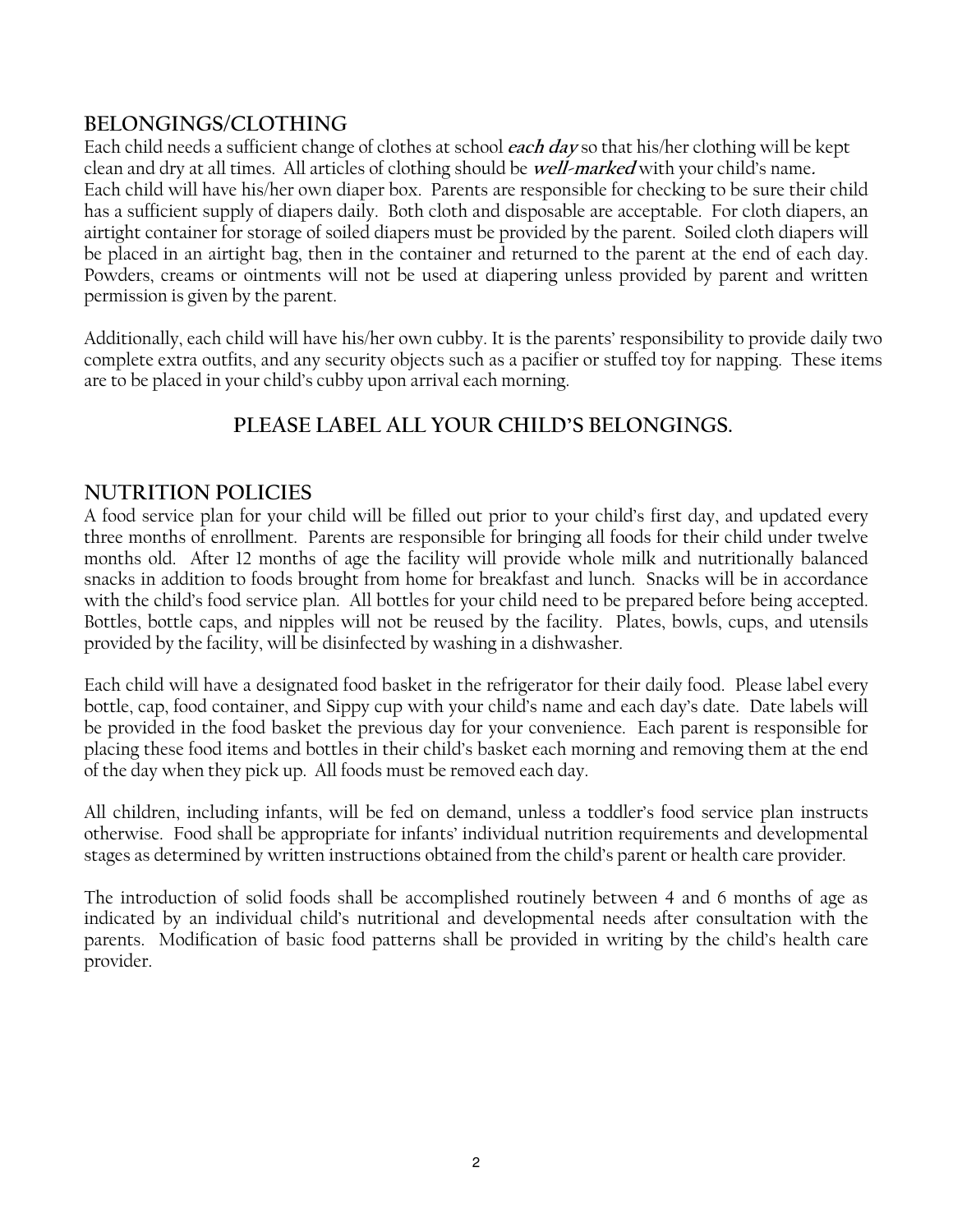### **Rationale**

Breast milk or iron-fortified formula has been shown to support the rapid growth in both weight and length that occurs during the first year of life. The nutrient content of breast milk or iron-fortified formula is best suited to meet the nutritional needs of an infant from birth until 4 to 6 months of age.

Early introduction (i.e. prior to 4 to 6 months of age) of solid food interferes with the intake of breast milk or iron-fortified formula that is needed to promote growth. Solid food given before an infant is developmentally ready may be associated with allergies and digestive problems. Growth data suggests that after the age of 4 to 6 months, infants fed exclusively on milk may develop nutritional problems including failure to thrive and iron-deficiency anemia.

Demand feeding meets the infant's nutritional and emotional needs better than does the following of a rigid feeding schedule that does not take into account growth spurts, appetite, and activity level. Demand feeding provides an immediate response to the infant, which helps ensure trust and a feeling of security.

Low fat milk does not provide enough calories and nutrients for children under the age of 2.

# **GRIEVANCE PROCEDURE**

If a parent has a concern or problem of any type with the program, environment, philosophy or related issues, it is vital that it be confronted and resolved to the satisfaction of all parties.

- 1. Parent should first address their concern to their child's teacher.
- 2. If the concern is not resolved by the teacher or does not relate to the teachers' responsibility, the parent should voice that concern to the Child Development Site Director. If the concern is not resolved by the Site Director, the parent should contact the Child Development Administrator, at the District Office (624-1546) and, lastly, District Superintendent, at the District Office (624-1546).

# **STAFF**

All members of the CCDC staff are Carmel Unified School District employees.

The CCDC staff consists of:

| Laura Dunn         |                      |
|--------------------|----------------------|
| Kerry Clausen      |                      |
| Molly Stafford     |                      |
| Lorraine Saulovich | (Instructional Aide) |
| Stacie Crane       |                      |
| Marie DartNewell   |                      |
| Salesi Tongamana   |                      |
|                    |                      |

The CCDC teachers are all trained Early Childhood Education professionals. They are experienced, creative and caring teachers who listen to parent goals for their children and are respectful of cultural and family differences.

All Staff members are fingerprinted and checked for a criminal background as required by law.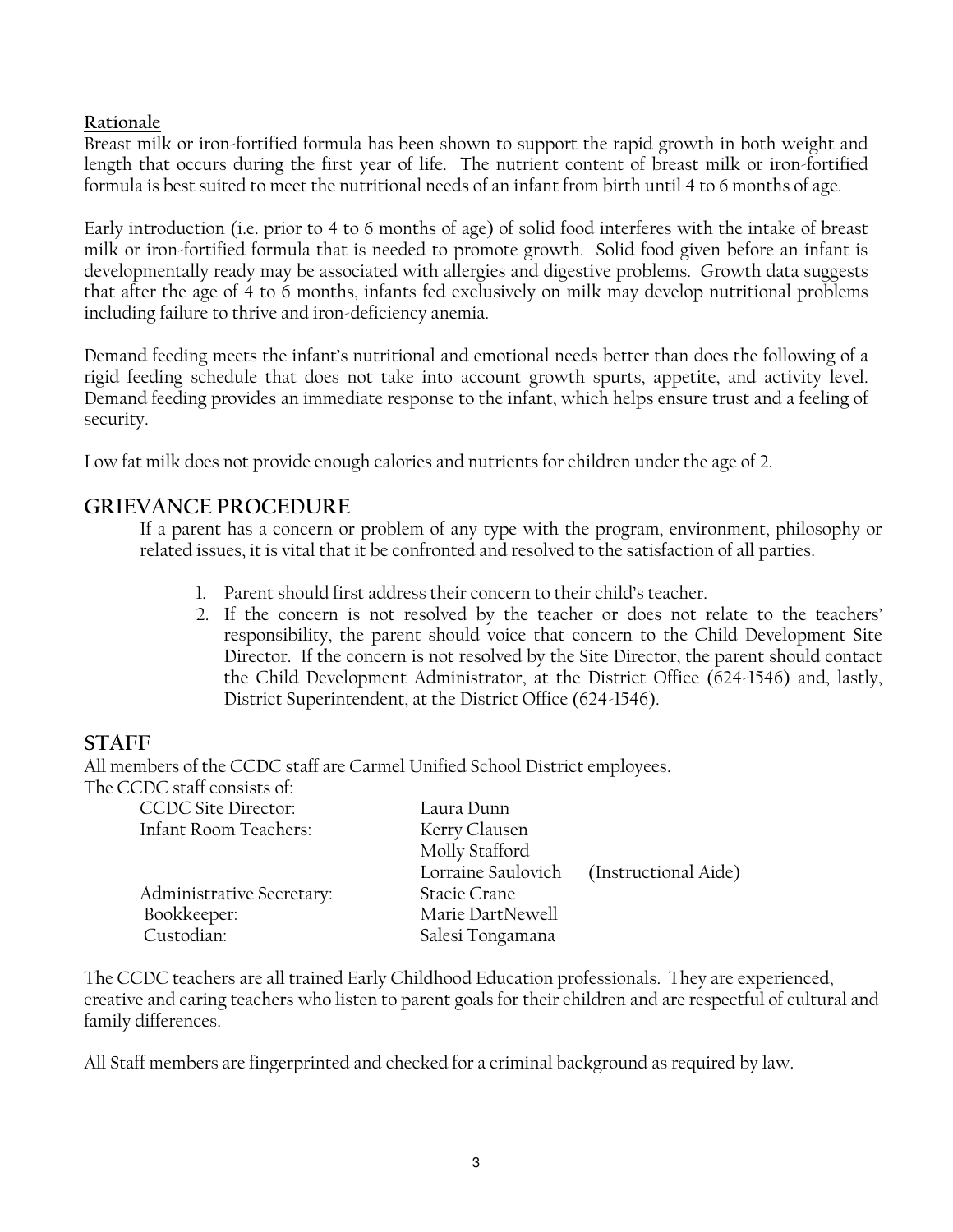All teachers and aides are legally mandated child abuse reporters. If a staff member reasonably suspects that a child is the victim of child abuse or neglect, he/she is required by law to report it. **CHILDREN'S PROGRAM** 

### **Discipline is a positive, constructive way of teaching.**

The purpose of discipline is to help children learn ways of behaving that are acceptable to themselves and to others. With very young children this usually means setting limits for their safety, the safety of others and the safety of property. Discipline focuses on the positive expected behaviors to be learned, not on the child's "wrongdoing". Infants need help and guidance so that their persistent investigating does not hurt anyone or damage property. Gentle distraction, substitution of objects, and using positive re-direction are some of the ways of responding to misbehavior.

The aim is to build the child's inner controls, to develop in the child's lifelong habits of governing his or her own behavior. Confinement to cribs, highchairs, playpens or other similar furniture or equipment shall not be permitted as a form of discipline or punishment. Corporal punishment in **any** form is never used.

### **Outside Playground Guidelines**

- 1. Outdoor activity space shall be physically separate from space used by the children in the preschool.
- 2. Outdoor activity space shall be equipped with a variety of age appropriate toys and equipment.
- 3. The outside area is always supervised when children are present.

## **PARENT INVOLVEMENT**

CCDC encourages all parents to be involved in our program in many different ways. Research and practice have proven that parent involvement provides benefits to the child, the parent and the teacher. Each parent has something to offer and children are very happy when their parents take part in activities at school. Communication with parents is very important to us. Teachers try to talk with you on a daily basis regarding your child's experience at CCDC's Infant/Toddler Program. CCDC publishes a monthly newsletter which is emailed. We also post announcements and reminders in the folders located right outside of the Infant Room entrance. There is a folder for each student, please check it daily. Parents are always welcome and may visit the Infant Room at any time during the day (7:30 am-4:30 pm). Please plan classroom visits with your child's teacher.

Each fall there is a Back-to-School-Night for parents to visit with teachers and other parents and to hear about the children's program at CCDC. We also offer a parent education evening in the spring if parents express an interest. Communication from you to us is so valuable. Please inform the teacher if something out of the ordinary is happening at home such as moving, house guests, illness of a family member, death of a pet, etc. Changes of all kinds affect the children, and our awareness of those changes can allow us to help the child talk about and deal with the situation.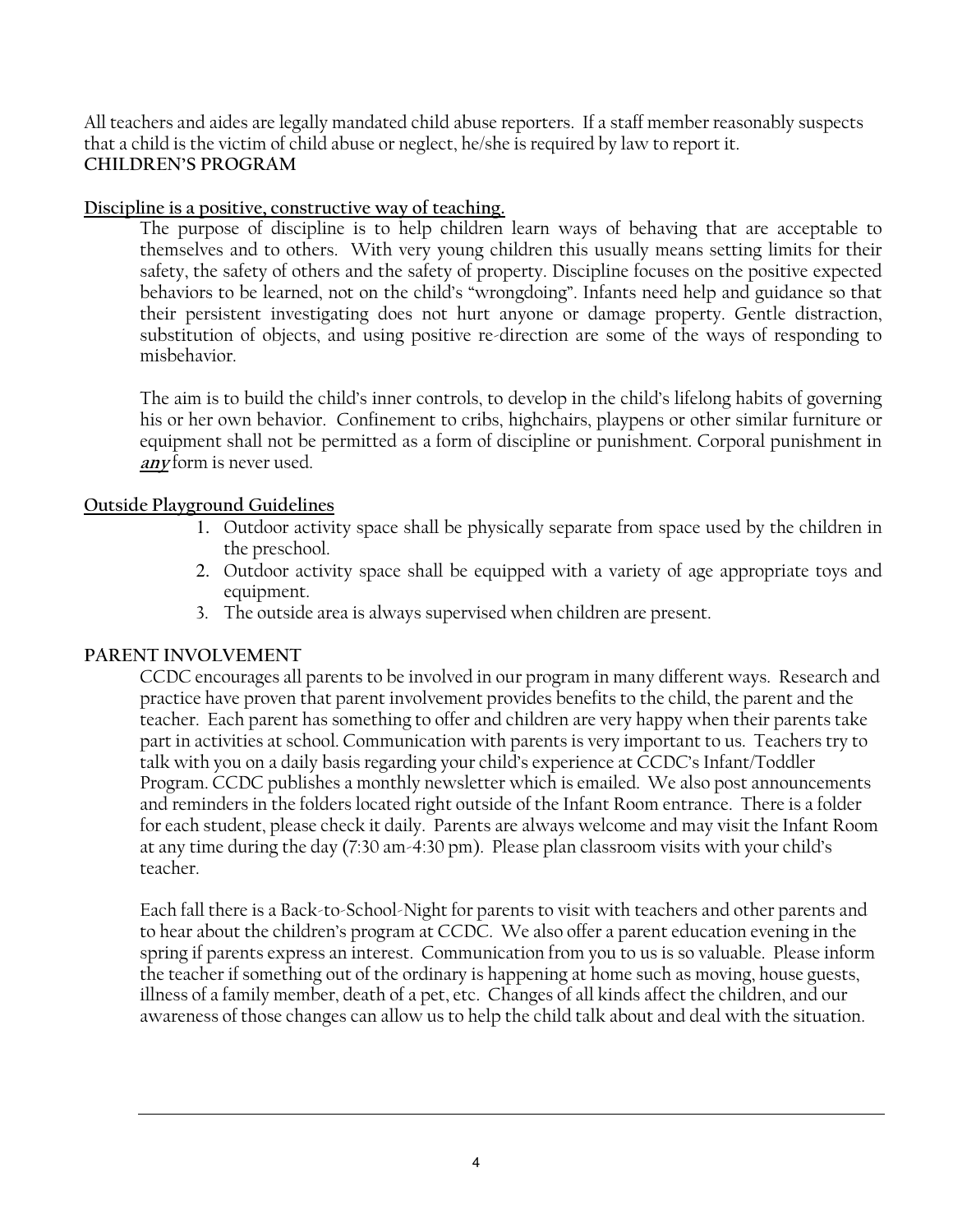# **HEALTH POLICY**

In the school environment where there are many children, illnesses can be easily transmitted from child to child. While we want children to attend school as consistently as possible, it is extremely important to avoid exposing classmates and staff to infectious illnesses. For some of our students and staff with chronic medical conditions, a common illness can cause serious complications.

Teachers are required to do a brief health inspection of each child daily upon arrival. Children who show signs of illness or infection will not be admitted for the day. Parents must come immediately or make arrangements for the child to be picked up if he/she becomes ill during the day (See back of this form for more on this policy).

**Please keep your child home if he/she has any of these symptoms:** 

- **Fever of 100.0 degrees or above (without the use of fever reducing medication).**
- **Nasal discharge** that is profuse
- **Pink eye (**red inflamed eyes or any eye discharge)
- **Any skin rash,** unless diagnosed as non-infectious by a doctor
- **Sores of any kind,** unless they can be covered with a bandage
- **Diarrhea or vomiting** within a 24-hour period regardless of cause/frequency
- **Head lice** child may return after treatment, if completely free **of lice and nits**.
- **The first 24 hours on an ANTIBIOTIC** for any reason
- **Relentless Coughing**

**All children must be free of these symptoms for at least 24 hours before returning to school.** 

If you or your child contracts a **communicable disease** such as **chicken pox, scabies, ringworm, strep throat, pink eye (conjunctivitis), head lice, fifth disease, etc.**, please contact Carmelo as soon as possible, so that other parents may be notified about the exposure.

**When your child is at school**, it is the role of the teacher to make the decision whether your child's illness and/or need for care is greater than can be provided without compromising the health and safety of the other children.

**Parents must come immediately or make arrangements for their child to be picked up within one hour after notification if he/she becomes ill, with any of the following symptoms, during the day:** 

- **Fever of 100.0 degrees or above (without the use of fever reducing medication).**
- **Nasal discharge** that is profuse
- **Pink eye (**red inflamed eyes or any eye discharge)
- **Any skin rash,** unless diagnosed as non-infectious by a doctor
- **Sores of any kind,** unless they can be covered with a bandage
- **Diarrhea or vomiting** within a 24-hour period regardless of cause/frequency
- **Head lice** child may return after treatment, if completely free **of lice and nits**.
- **The first 24 hours on an ANTIBIOTIC** for any reason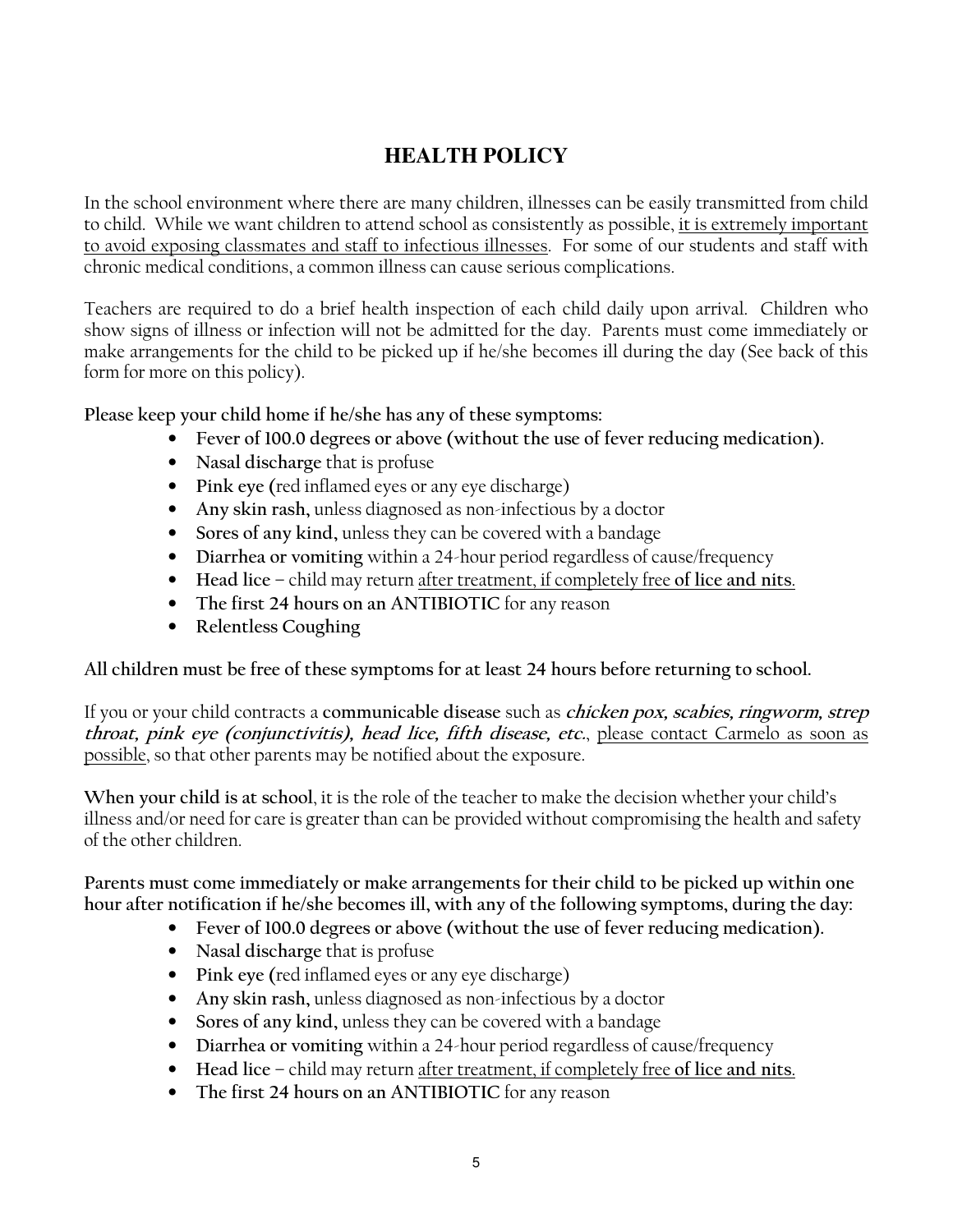## • **Relentless Coughing**

Children who are ill may wait in the office until they can be picked up. A comfortable, supervised space will be made available for them. However, we are not licensed or equipped to treat children who are ill. **Child Protective Services may be called if an ill child is left at school for a second time, for more than one hour.**

## **Health Services**

The implementation and coordination of Health Services is the responsibility of our District Health Specialist, **Amy Hurst** who works under the supervision of the school district office in collaboration with site administrators.

At CCDC the duties of the Health Specialist include making routine visits to our campus and providing health appraisals and counseling when necessary. Should a health or developmental concern arise, parents will be notified and encouraged to meet with the Health Specialist.

## **Nut Free Campus**

**There are students enrolled at Carmelo School that have a life-threatening allergic reaction to peanuts and other nuts. It is extremely important that these children do not eat nuts or anything made with nuts.** This means that all classrooms at Carmelo, including the Infant Room, Co-op, TK, and Office areas will need to be nut restricted areas.

**Since student safety is our highest priority,** we are asking you not to send any food to school with peanuts, peanut butter or any other foods made with nuts/nut products of any kind. **If your child eats any nuts or nut products just before school, please be sure your child thoroughly washes his/her hands before coming to school.** 

**Peanuts or tree nuts may be found in cereals, baked goods, crackers, cookies, candy, chocolates, energy bars, chili, African, Asian(especially Chinese, Indian, Indonesian, Thai, and Vietnamese), and Mexican dishes.** 

**Thank you for your cooperation in making the school environment safe for everyone.**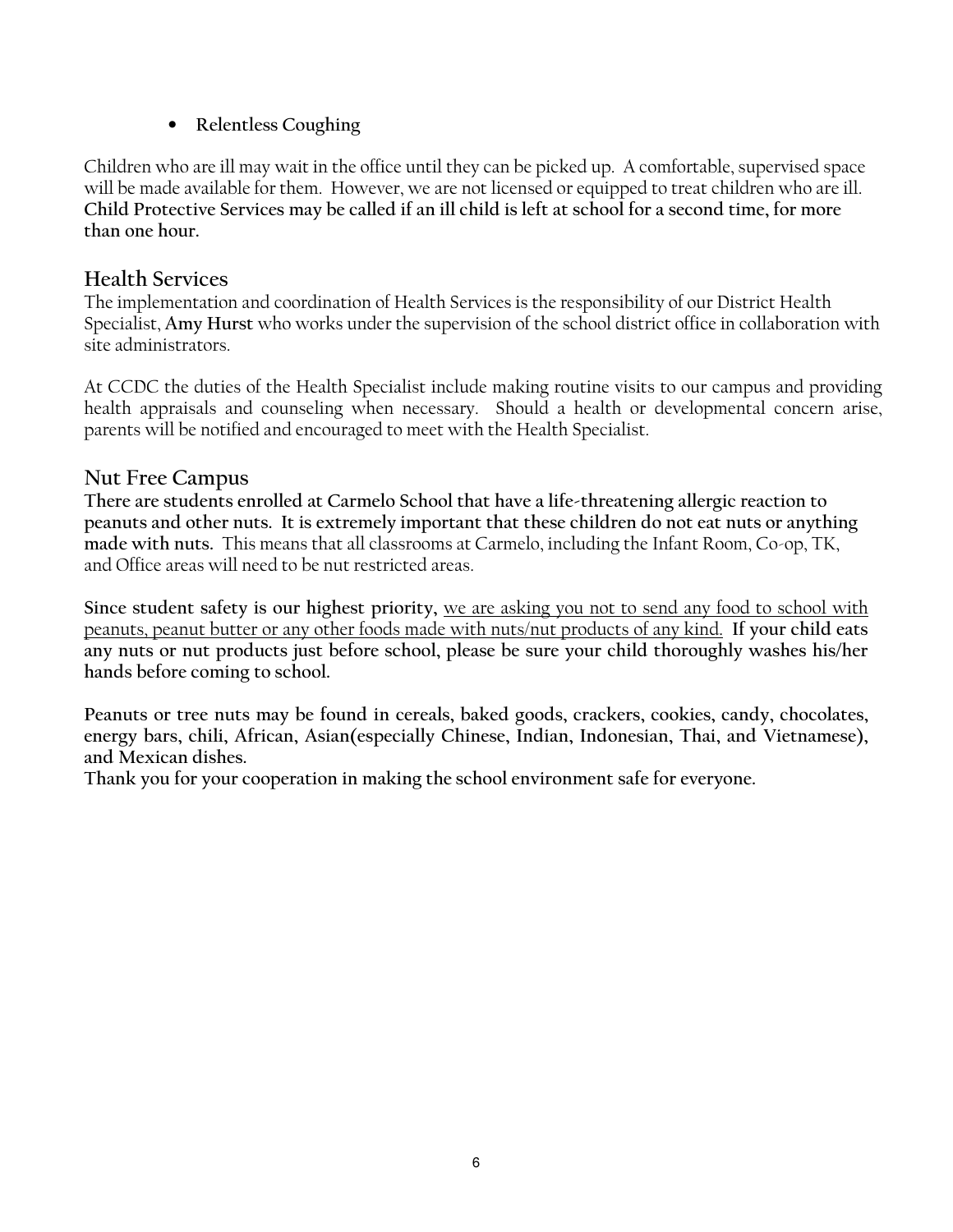# NAEYC Accreditation

For nearly 80 years, the **National Association for the Education of Young Children (NAEYC)** has worked to raise the quality of programs for all children from birth through age eight. A major part of NAEYC's efforts to improve early childhood education is through a system of accreditation for programs that are committed to meeting national standards of quality.

Ensuring the quality of children's daily experiences in early childhood programs and promoting positive child outcomes is the heart of the NAEYC Early Childhood Programs Standards and Accreditation Performance Criteria. Accreditation is the status given to an early childhood program reviewed by a national commission composed of recognized experts in child care and early childhood education. The program must be judged to be in substantial compliance with NAEYC Academy criteria for high quality early childhood programs. Accreditation is granted for a five-year period.

### NAEYC Early Childhood Program Standards

#### Focus Area: Children

**Relationships:** The program promotes positive relationships among all children and adults to encourage each child's sense of individual worth and belonging as part of a community, and to foster each child's ability to contribute as a responsible community member.

**Curriculum:** The program implements a curriculum that is consistent with its goals for children and promotes learning and development in each of the following domains: aesthetic, cognitive, emotional, language, physical, and social.

**Teaching:** The program uses developmentally, culturally, and linguistically appropriate and effective teaching approaches that enhance each child's learning and development in the context of the program's curriculum goals.

**Assessment of Child Progress:** The program is informed by ongoing systematic, formal, and informal assessment approaches to provide information on children's learning and develop0ment. These assessments occur within the context of reciprocal communications with families and with sensitivity to the cultural contexts in which children develop. Assessment results are used to benefit children by informing sound decisions about children, teaching, and program improvement.

**Health:** The program promotes the nutrition and health of children and protects children and staff from illness and injury.

### Focus Area: Teaching Staff

**Teachers:** The program employs and supports a teaching staff that has the educational qualifications, knowledge, and professional commitment necessary to promote children's learning and development and to support families' diverse needs and interests.

### Focus Area: Partnerships

**Families:** The program establishes and maintains collaborative relationships with each child's family to foster children's development in all settings. These relationships are sensitive to family composition, language, and culture.

**Community Relationships:** The program establishes relationships with, and uses the resources of, the children's communities to support the achievement of program goals.

### Focus Area: Leadership and Administration

**Physical Environment:** The program has a safe and healthful environment that provides appropriate and well-maintained indoor and outdoor physical environments. The environment includes facilities, equipment, and materials to facilitate child and staff learning and development.

**Leadership and Management:** The program effectively implements policies, procedures, and systems in support of stable staff and strong personnel, fiscal, and program management so that all children, families, and staff have high-quality experiences.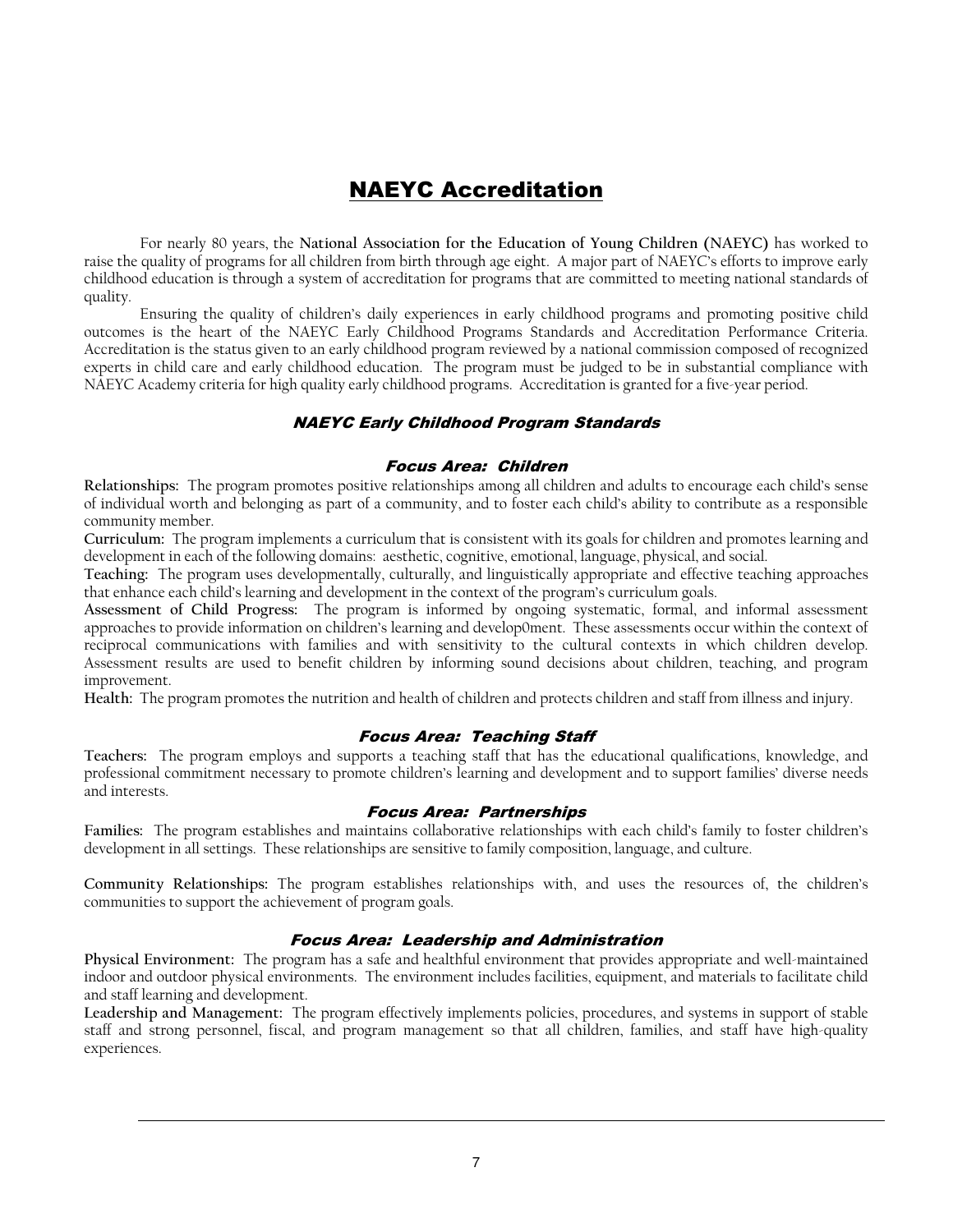# **WAITLIST POLICY INFANT & TODDLER PROGRAM**

- CUSD employees working for Carmel Child Development Center are given priority over other CUSD employees.
- CUSD employees (regardless of position, seniority, or prior enrollment) are given priority over non-employees.
- This waitlist will be filled according to the date of written request to be added to the waitlist.
- The enrollment in the program will be strictly filled according to the oldest date on the waitlist.
- A due date of birth is required to be added to the waitlist.
- The actual date of birth must fall within 30 days of given due date unless there are documented medical reasons for the change in birth date.
- A 60 day notice is required to pass on an offered availability.
- Only one pass is allowed per family to remain in the same waitlist date priority.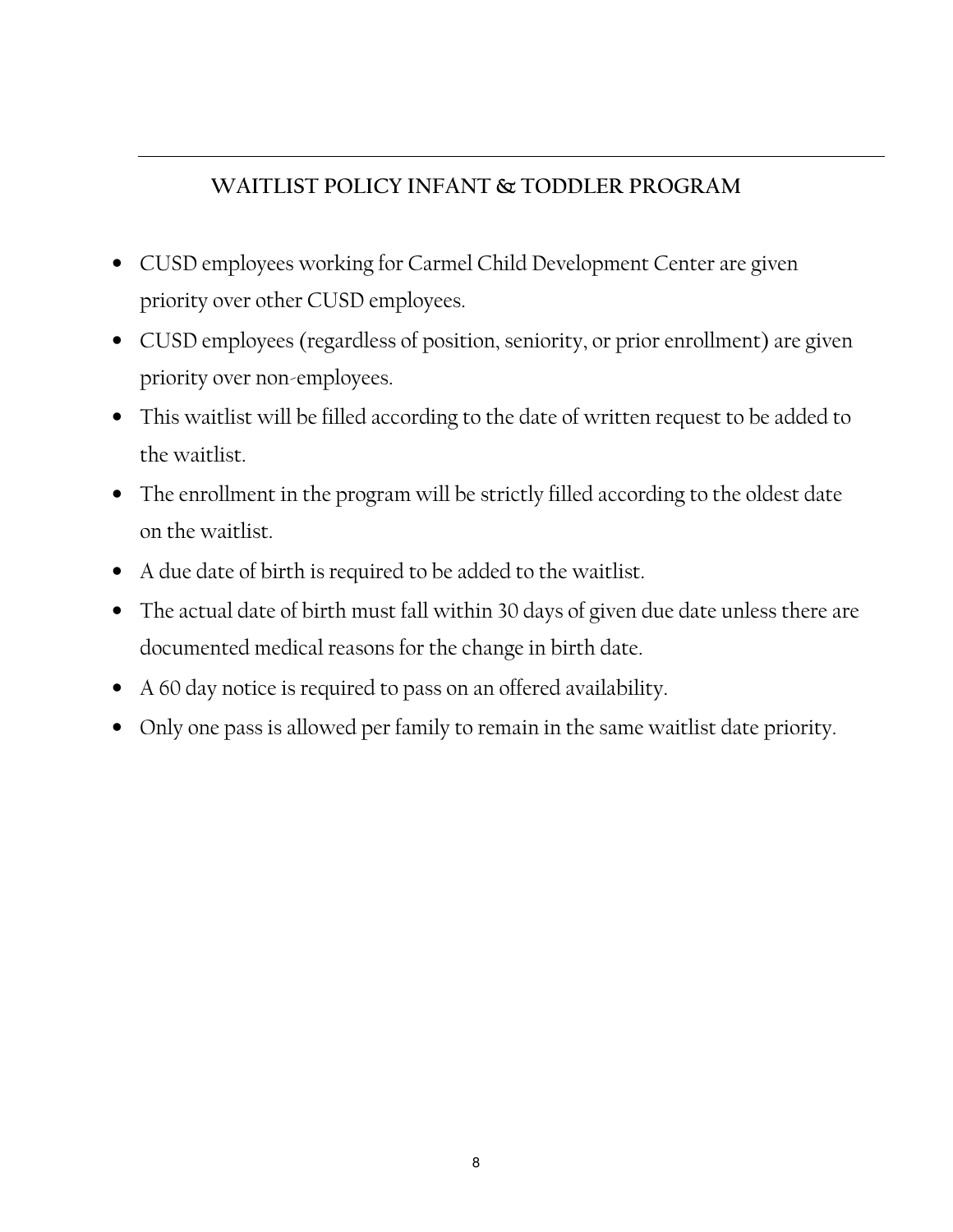### **CARMELO PARENTS ORGANIZATION (CPO)**

CPO is a formal parent club founded in 1995. We meet once a month (day and time TBD) to discuss fundraising, school, community building, and ways to make Carmelo the best school it can be. Parents and teachers are encouraged to attend.

### **CPO Objectives are:**

- Create an early, strong sense of connection between family and community
- Purchase materials and equipment for the classrooms
- Distribute discretionary emergency funds for families in need
- Offer parent education

### **CPO Activities are:**

- Back to School Nights
- Family Beach Gathering
- Fall Feast
- Teacher Appreciation Luncheon
- Parent Education Nights
- Transition to Kindergarten Night
- Spring Family Gathering

# **CPO Officers and Committee Chairs:**

#### *CPO President:*

 Attends monthly meetings, sets the agenda and presides over the meeting. This person is the liaison between CPO and school administration, as well as representing the organization externally if the need arises. Writes a monthly column for the school newsletter

### **CPO Vice-President:**

 Communicates/assists President, coordinates major fundraising and community events—liaison between CPO and community.

#### **CPO Secretary:**

Attends monthly CPO meetings, records and distributes minutes.

#### **CPO Treasurer:**

 Attends monthly CPO meetings, keeps financial records, creates and distributes financial statements, is responsible for all bank transactions.